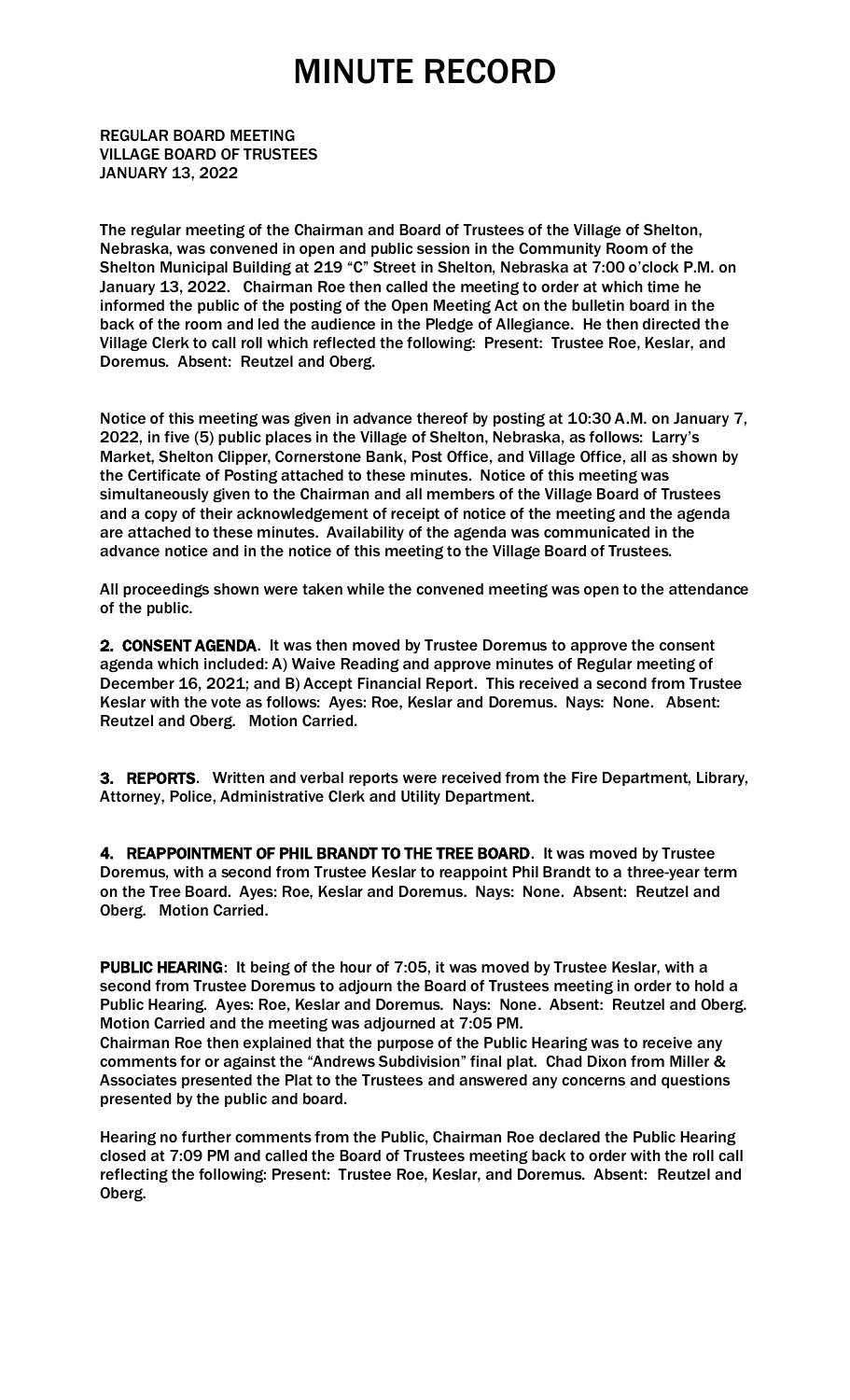JANUARY 13, 2022 - PAGE 2 –

# 5. APPROVAL AND RESOLUTION OF APPROVAL OF "ANDREWS SUBDIVISION" FINAL PLAT.

After holding the Public Hearing and reviewing the Planning Commission's recommendation to approve the plat, it was moved by Trustee Doremus that the Board of Trustees approve the final Plat of "Andrews Subdivision". This received a second from Trustee Keslar with the vote as follows: Ayes: Roe, Keslar and Doremus. Nays: None. Absent: Reutzel and Oberg. Motion Carried.

Chairman Roe then indicated it was time to consider Resolution No. 22-01-13.

## RESOLUTION NO. 22-01-13:

BE IT RESOLVED by the Village Board of Trustees of the Village of Shelton, Buffalo County, Nebraska that the plat of "ANDREWS SUBDIVISION", a subdivision to the Village of Shelton, Buffalo County, Nebraska, duly made out, acknowledged and certified, and the same hereby is approved in accordance with the provisions and requirements of Neb. Rev. Stat. 19-916 (as amended) accepted and ordered filed and recorded in the Office of the Register of Deeds of Buffalo County, Nebraska.

It was then moved by Trustee Doremus to approve and adopt Resolution No. 22-01-13 as presented. This received a second from Trustee Keslar with the vote as follows: Ayes: Roe, Keslar and Doremus. Nays: None. Absent: Reutzel and Oberg. Motion Carried.

6. NEW GARBAGE RATES FOR RESIDENTS. Since Heartland Disposal has asked for an increase in their services and the garbage rates to the residents have not been increased since 2015, Village Clerk Doremus indicated that the board should consider raising the rates to cover the increases in costs to the Village. After much consideration, Chairman Roe indicated it was time to consider Resolution No. 22-01-13A.

#### RESOLUTION NO. 22-01-13A:

WHEREAS, the Village has contracted with Heartland Disposal, Inc. of Grand Island, Nebraska for the pick-up and transfer of household garbage to the Hall County Landfill; and WHEREAS, the fees for the specific services outlined in the contract are to be collected by the Village with the monthly billing for other services provided by the Village; and WHEREAS, it has been determined that these rates would be set by Resolution. NOW, THEREFORE, BE IT RESOLVED BY THE CHAIRMAN AND BOARD OF TRUSTEES OF THE VILLAGE OF SHELTON, NEBRASKA that these rate for household garbage collection to be effective March 1, 2022 be set as follows:

| Weekly service to one household with one tote  | \$14.00 |
|------------------------------------------------|---------|
| Senior weekly service with one tote            | \$13.00 |
| Monthly service to one household with one tote | \$10.50 |
| Weekly service to one household with two totes | \$15.50 |
| Senior weekly service with two totes           | \$14.50 |
| <b>Recycling Tote</b>                          | \$2.50  |

It was then moved by Trustee Roe, with a second from Trustee Keslar to approve and adopt Resolution No. 22-01-13A as presented. Ayes: Roe, Keslar and Doremus. Nays: None. Absent: Reutzel and Oberg. Motion Carried.

7. HIRING KYLE WIEHN AS MAINTENANCE WORKER. After discussion, it was moved by Trustee Keslar to hire Kyle Wiehn at \$15.00 per hour as a Village Maintenance Worker. This received a second from Trustee Doremus with the vote as follows: Ayes: Roe, Keslar and Doremus. Nays: None. Absent: Reutzel and Oberg. Motion Carried.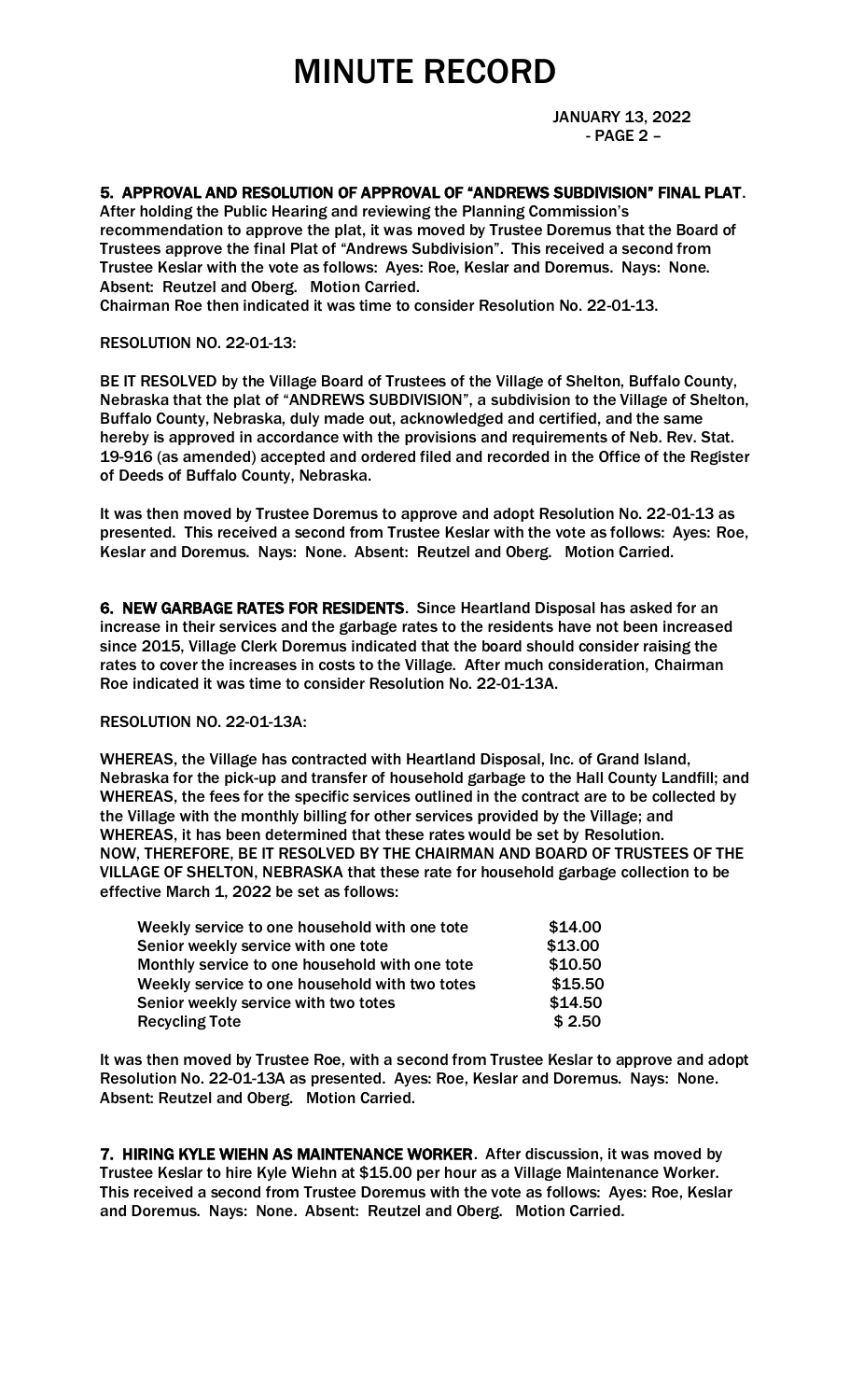JANUARY 13, 2022 - PAGE 3 –

8. INCREASING HEALTH INSURANCE ALLOWANCE. Chairman Roe stated that in an effort to keep current employees and to be competitive with other employees that the insurance stipend needed to be increased. Currently it is at \$800 and is proposing to increase it to \$1200. He explained that the budget would allow for this in view of the fact that the new Utility Superintendent felt he could run the department with three rather than four workers. After discussion, Chairman Roe indicated that it was time to consider Resolution No. 22- 01-13B.

# RESOLUTION NO. 22-01-13B:

WHEREAS, a revision in the Health Insurance policy within the Personnel Manual of the Village of Shelton has been reviewed by the Chairman and the Board of Trustees; and

WHEREAS, the Chairman and Board of Trustees of the Village of Shelton, Nebraska hereby determines that it is in the best interest of the citizens of the Village of Shelton, Nebraska to revise this area of the personnel manual for its employees beginning February 1, 2022.

NOW, THEREFORE, BE IT RESOLVED BY THE CHAIRMAN AND BOARD OF TRUSTEES OF THE VILLAGE OF SHELTON, NEBRASKA that a revision to the area regarding Health Insurance within the Personnel Policy Manual shall be made to read as follows:

#### HEALTH INSURANCE

 The Village does not provide health insurance for the employees of the Village or their families. The Village is not responsible for health insurance for its employees or for the cost of their medical care.

 In lieu of health insurance, the Village will pay to each full-time employee twelve hundred dollars (\$1,200) per month. This will be provided as "other pay" on the pay checks and by law is subject to payroll taxes.

It was then moved by Trustee Keslar, with a second from Trustee Doremus to approve and adopt Resolution No. 22-01-13B as presented. Ayes: Roe, Keslar and Doremus. Nays: None. Absent: Reutzel and Oberg. Motion Carried.

9. ORDINANCE TO SET NEW WAGES FOR VILLAGE EMPLOYEES. After some discussion and due to the fact that it required four Trustees to vote in the confirmative to allow the suspension of the rules, which would allow the ordinance to be introduced and passed at the same meeting, Chairman Roe declared no action and requested it to be placed on the February agenda.

10., 11., 12. APPROVAL OF PAYMENTS TO CDS INSPECTIONS FOR HOUSING MANAGEMENT SERVICES AND MID PLAINS ROOFING & REMODELING FOR WORK COMPLETED ON #SHEL-HR-O7 AND APPROVAL OF REQUEST FOR NAHTF FUNDS. After discussion, it was moved by Trustee Doremus, with a second from Trustee Keslar to approve payments to CDS Inspections and Mid Plains Roofing and Remodeling and approve drawdown request. Ayes: Roe, Doremus and Keslar. Nays: None. Absent: Reutzel and Oberg. Motion Carried.

13. CLAIMS. After review, it was moved by Trustee Doremus, seconded by Trustee Keslar to pay the claims as presented. Ayes: Roe, Keslar and Doremus. Nays: None. Absent: Reutzel and Oberg. Motion Carried.